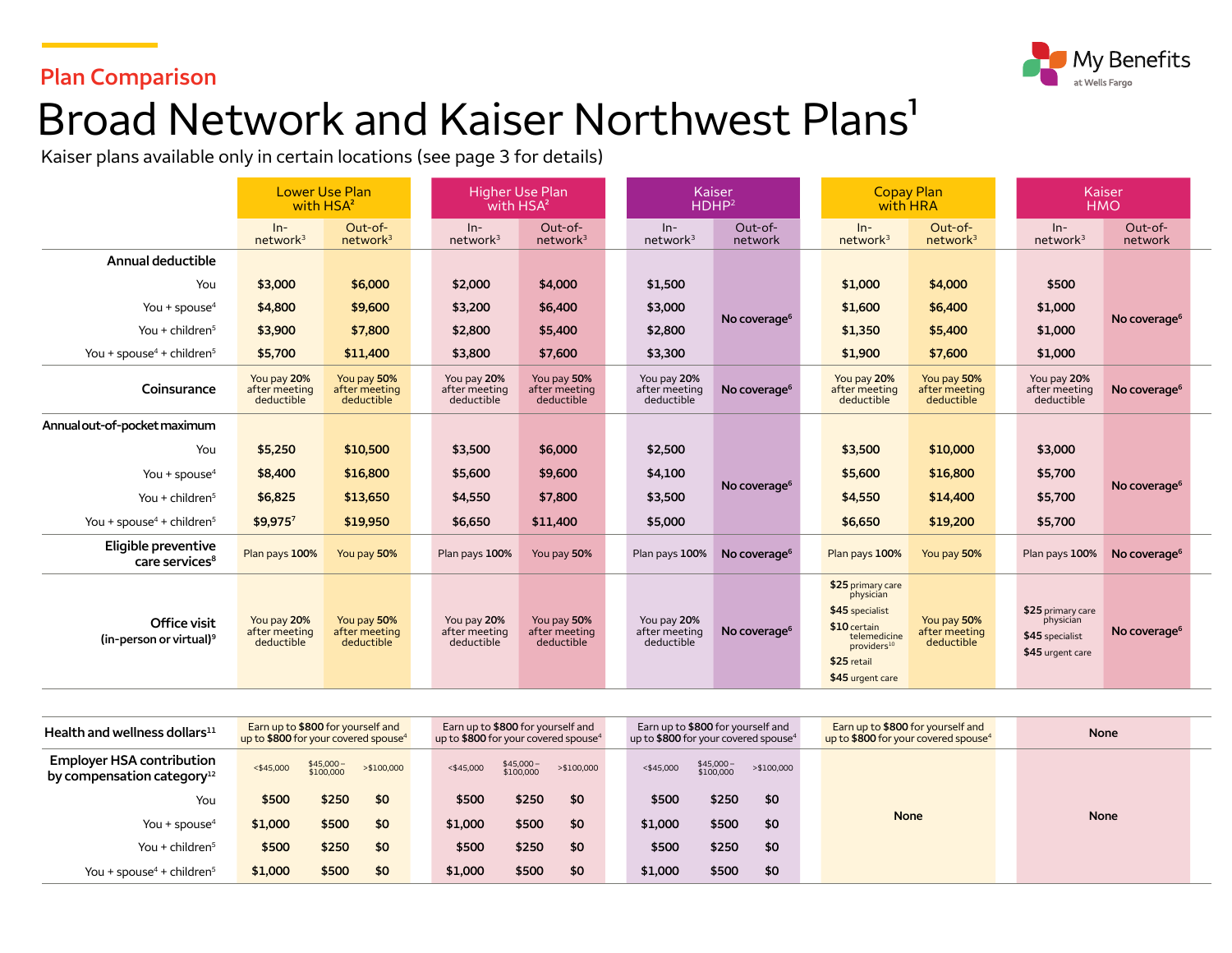## **Plan Comparison**  Prescriptions

|                                            | Lower Use Plan<br>with HSA <sup>2</sup>                |                                                         | <b>Higher Use Plan</b><br>with HSA <sup>2</sup>        |                                                        |                                                        | Kaiser<br>HDHP <sup>2</sup> |  |                                                                   | <b>Copay Plan</b><br>with HRA               |  |                                                   | Kaiser<br><b>HMO</b> |  |
|--------------------------------------------|--------------------------------------------------------|---------------------------------------------------------|--------------------------------------------------------|--------------------------------------------------------|--------------------------------------------------------|-----------------------------|--|-------------------------------------------------------------------|---------------------------------------------|--|---------------------------------------------------|----------------------|--|
|                                            | $In-$<br>network <sup>3</sup>                          | Out-of-<br>network <sup>3</sup>                         | $ln-$<br>network <sup>3</sup>                          | Out-of-<br>network <sup>3</sup>                        | $In-$<br>network <sup>3</sup>                          | Out-of-<br>network          |  | $ln-$<br>network <sup>3</sup>                                     | Out-of-<br>network <sup>3</sup>             |  | $ln-$<br>network <sup>3</sup>                     | Out-of-<br>network   |  |
| Preventive drugs <sup>13</sup>             | Not subject<br>to deductible                           | <b>Not subject</b><br>to deductible                     | Not subject<br>to deductible                           | Not subject<br>to deductible                           | <b>Not subiect</b><br>to deductible                    |                             |  | <b>Not subject</b><br>to deductible                               | <b>Not subject</b><br>to deductible         |  | Not subject<br>to deductible                      |                      |  |
| Generic (30-day supply)                    | $$10$ copay                                            | Pay in-network                                          | $$10$ copay                                            | Pay in-network                                         | Covered in full                                        |                             |  | $$10$ copay                                                       | Pay in-network                              |  | Covered in full                                   |                      |  |
| Preferred brand-name<br>(30-day supply)    | $$45$ copay <sup>14,15</sup>                           | copays + cost<br>difference<br>between<br>full cost and | $$45$ copay <sup>14,15</sup>                           | $copys + cost$<br>difference<br>between                | Covered in full                                        | No coverage                 |  | $$45$ copay <sup>14,15</sup>                                      | copays + cost<br>difference<br>between      |  | Covered in full                                   | No coverage          |  |
| Nonpreferred brand-name<br>(30-day supply) | $$75$ copay <sup>14</sup>                              | network rate                                            | $$75$ copay <sup>14</sup>                              | full cost and<br>network rate                          | Covered in full                                        |                             |  | $$75$ copay <sup>14</sup>                                         | full cost and<br>network rate               |  | Covered in full                                   |                      |  |
| Specialty                                  | $$150$ copay<br>(90-day supply<br>through Accredo)     | Specialty<br>medications are<br>not covered             | $$150$ copay<br>(90-day supply<br>through Accredo)     | Specialty<br>medications are<br>not covered            | Covered in full                                        |                             |  | $$150$ copay<br>(90-day supply<br>through Accredo) <sup>16</sup>  | Specialty<br>medications are<br>not covered |  | Covered in full                                   |                      |  |
| Non-Preventive drugs <sup>13</sup>         | <b>Full cost until</b><br>deductible<br>reached, then: | <b>Full cost until</b><br>deductible<br>reached, then:  | <b>Full cost until</b><br>deductible<br>reached, then: | <b>Full cost until</b><br>deductible<br>reached, then: | <b>Full cost until</b><br>deductible<br>reached, then: |                             |  | <b>Not subject</b><br>to deductible                               | <b>Not subject</b><br>to deductible         |  | Not subject<br>to deductible                      |                      |  |
| Generic (30-day supply)                    | $$10$ copay                                            | Pay in-network                                          | $$10$ copay                                            | Pay in-network                                         | $$10$ copay                                            |                             |  | $$10$ copay                                                       | Pay in-network                              |  | $$10$ copay                                       |                      |  |
| Preferred brand-name<br>(30-day supply)    | $$45$ copay <sup>14,15</sup>                           | copays + cost<br>difference<br>between<br>full cost and | $$45$ copay <sup>14,15</sup>                           | copays + cost<br>difference<br>between                 | $$45$ copay                                            | No coverage                 |  | $$45$ copay <sup>14,15</sup>                                      | copays + cost<br>difference<br>between      |  | $$25$ copay                                       | No coverage          |  |
| Nonpreferred brand-name<br>(30-day supply) | $$75$ copay <sup>14</sup>                              | network rate                                            | $$75$ copay <sup>14</sup>                              | full cost and<br>network rate                          | $$75$ copay                                            |                             |  | $$75$ copay <sup>14</sup>                                         | full cost and<br>network rate               |  | $$75$ copay                                       |                      |  |
| Specialty                                  | $$150$ copay<br>(90-day supply)<br>through Accredo)    | Specialty<br>medications are<br>not covered             | $$150$ copay<br>(90-day supply<br>through Accredo)     | Specialty<br>medications are<br>not covered            | $$75$ copay<br>(30-day supply)                         |                             |  | $$150$ copay<br>(90-day supply)<br>through Accredo) <sup>16</sup> | Specialty<br>medications are<br>not covered |  | Applicable cost<br>share depending<br>on the tier |                      |  |

#### Online tools and resources

Learn to use your benefits year-round with convenient online tools and resources. Manage your health and health care costs, find the right care options and providers, and achieve your personal health and well-being goals. Visit the HR Services & Support site or Teamworks at Hom[e \(teamworks.wellsfargo.com\).](http://teamworks.wellsfargo.com)